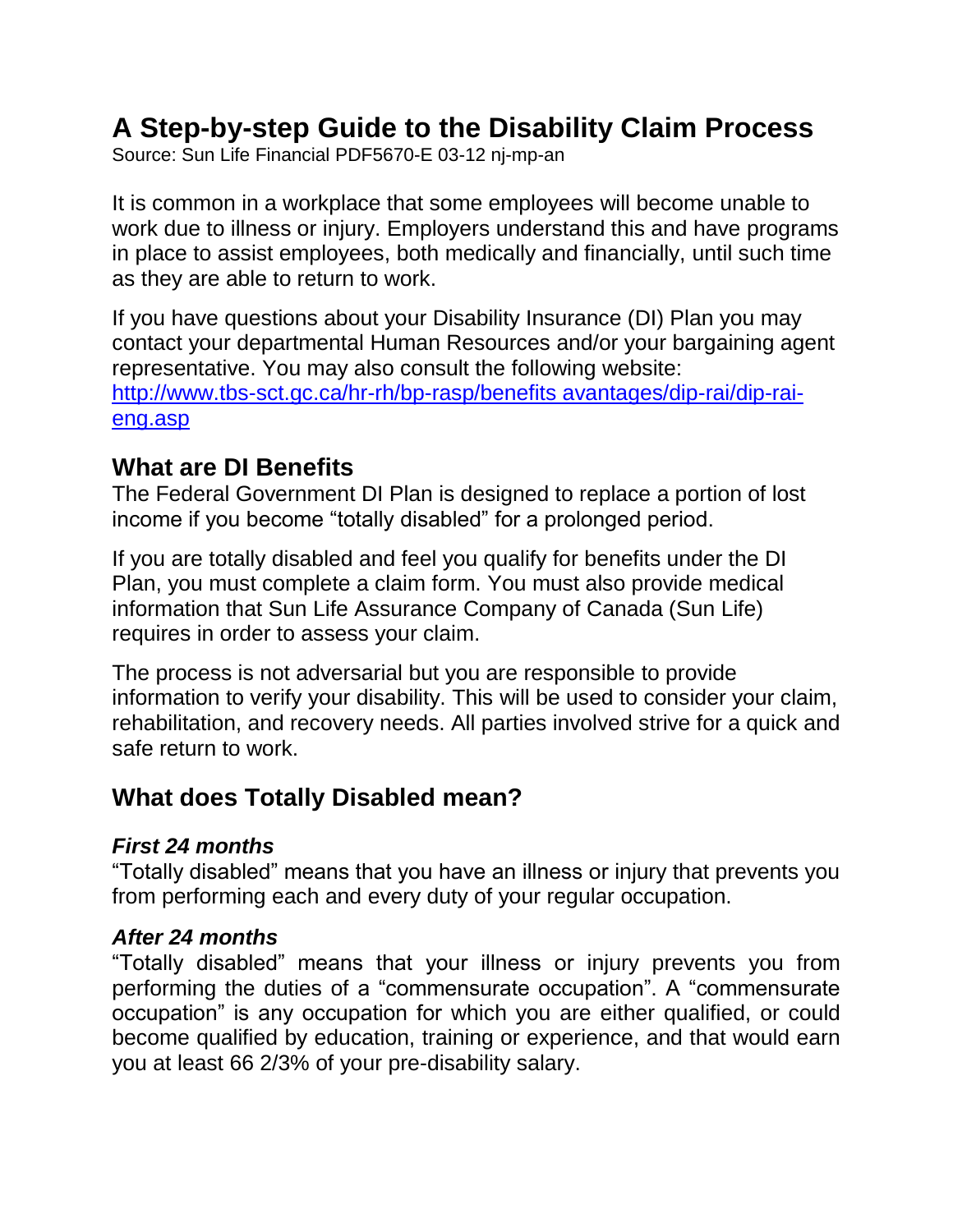## **What happens when Sun Life receives my claim?**

Sun Life's Abilities Case Manager (ACM) considers the following factors when assessing your claim:

- your medical information;
- your ability to function and carry on daily activities;
- your job demands;
- your work environment; and
- how your condition affects your ability to perform your occupation.

The ACM will contact you by telephone for more information. At that time you will be able to ask questions about your claim. The ACM may also need to contact your doctor and/or your employer to obtain additional information. Once all necessary information is received, your claim is usually assessed within 10 business days. The ACM will notify you and your department in writing of the decision.

NOTE: You will need to provide Sun Life with information supporting your medical condition without delay. You are responsible for any expenses related to obtaining this information in support of your claim from your doctor(s).

## **How are my DI Benefits calculated?**

## **Benefits:**

- are equal to 70% of your insured monthly salary;
- are taxable:
- are indexed to a maximum of 3% per year to reflect cost of living changes;
- may be offset by other income.

## **How and when are payments made once the claim is approved?**

Benefits are payable after the elimination period (after 13 weeks of total disability) or when your paid sick leave ends, whichever is later.

Benefits are then paid on a monthly basis. You will receive your first benefit payment at the end of the month in which your elimination period ends.

NOTE: It is your responsibility to advise Sun Life if you receive benefits or income from other sources, including any retroactive adjustment or award (e.g. PSSA pension, CPP/QPP disability benefits). A retroactive payment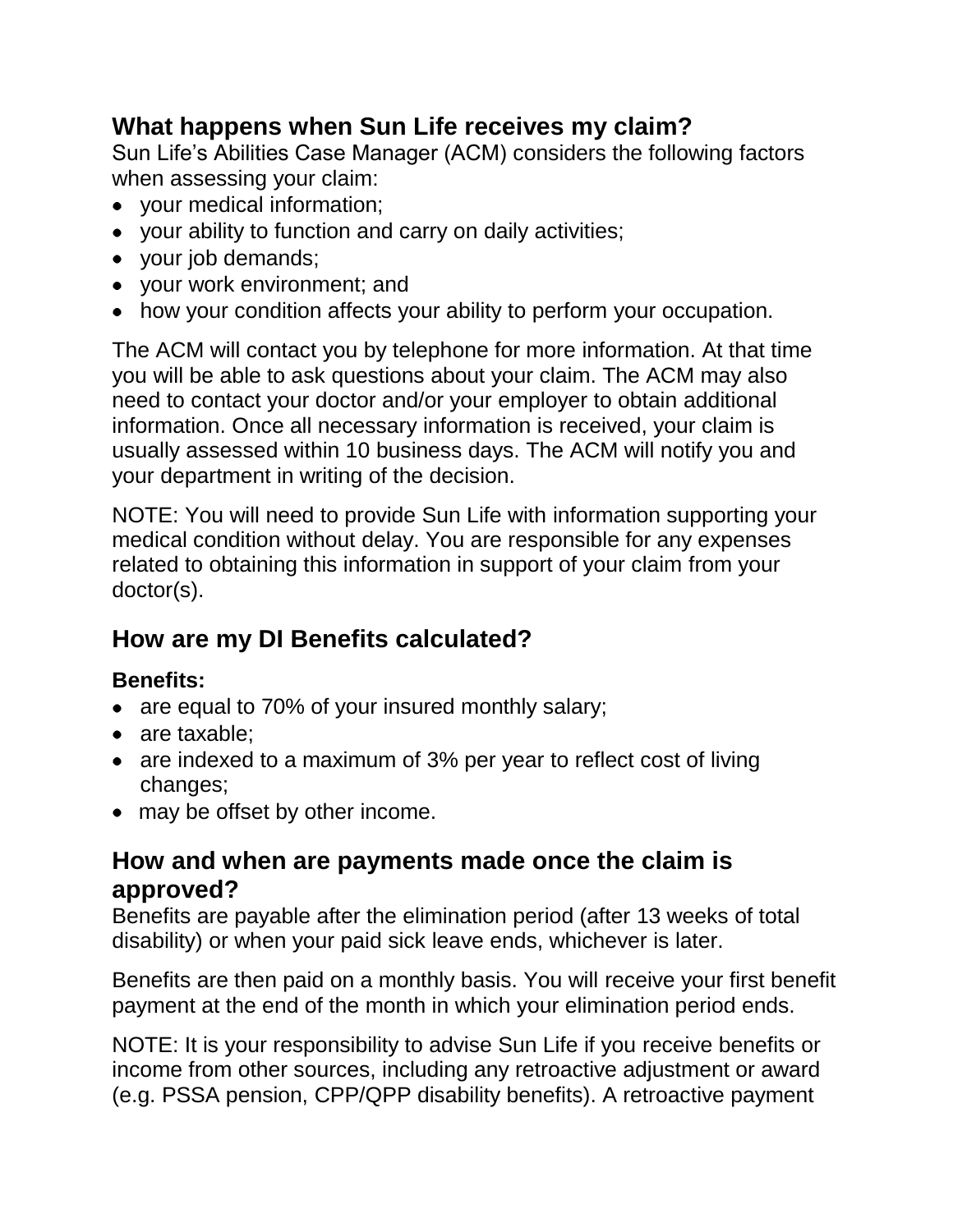could result in an overpayment of Sun Life benefits. If this occurs you are responsible for reimbursing Sun Life the full amount you have been overpaid.

## **What is Vocational Rehabilitation?**

Sun Life and the Federal Government believe that work is healthy and important to recovery. Vocational rehabilitation focuses on what is needed to prepare for your early and safe return to work, taking into account your abilities and restrictions. Your return-to-work plan could include, for example, graduated return to work and/or a return to modified or part-time duties to help you adjust. Should your return to work require specific vocational expertise, a Health Management Consultant (HMC) may become involved to assist with coordinating your return to the workplace. In partnership with the ACM, the HMC would work with you, your employer, and your health care providers to create your return to work plan. The earlier a plan is incorporated into your overall recovery and treatment program, the easier your successful return to work will be. The HMC may access a variety of career and vocational rehabilitation services to provide you with a complete return to work program.

## **What if my claim is denied?**

If your claim is denied, you will be advised in writing. You will be provided with details of what information is needed to appeal the decision. There are two opportunities within Sun Life to appeal the decision on your claim.

**1st Appeal** – The ACM will review the new information that you provide. If it is not sufficient to change the decision, your claim will be forwarded in its entirety to the next level of management. They will review the ACM's findings, and if the decision remains unchanged, will issue a letter that will explain the decision and indicate the information needed to appeal to the 2nd level.

**2nd Appeal** – The Sun Life Management Unit will review the new information that you provide. If it is not sufficient to change the decision, your claim will be forwarded in its entirety to the next level of management. They will review the Sun Life Management Unit's findings, and if the decision remains unchanged, will issue a letter that will explain the final decision. If your claim remains closed, this completes Sun Life's internal appeal process.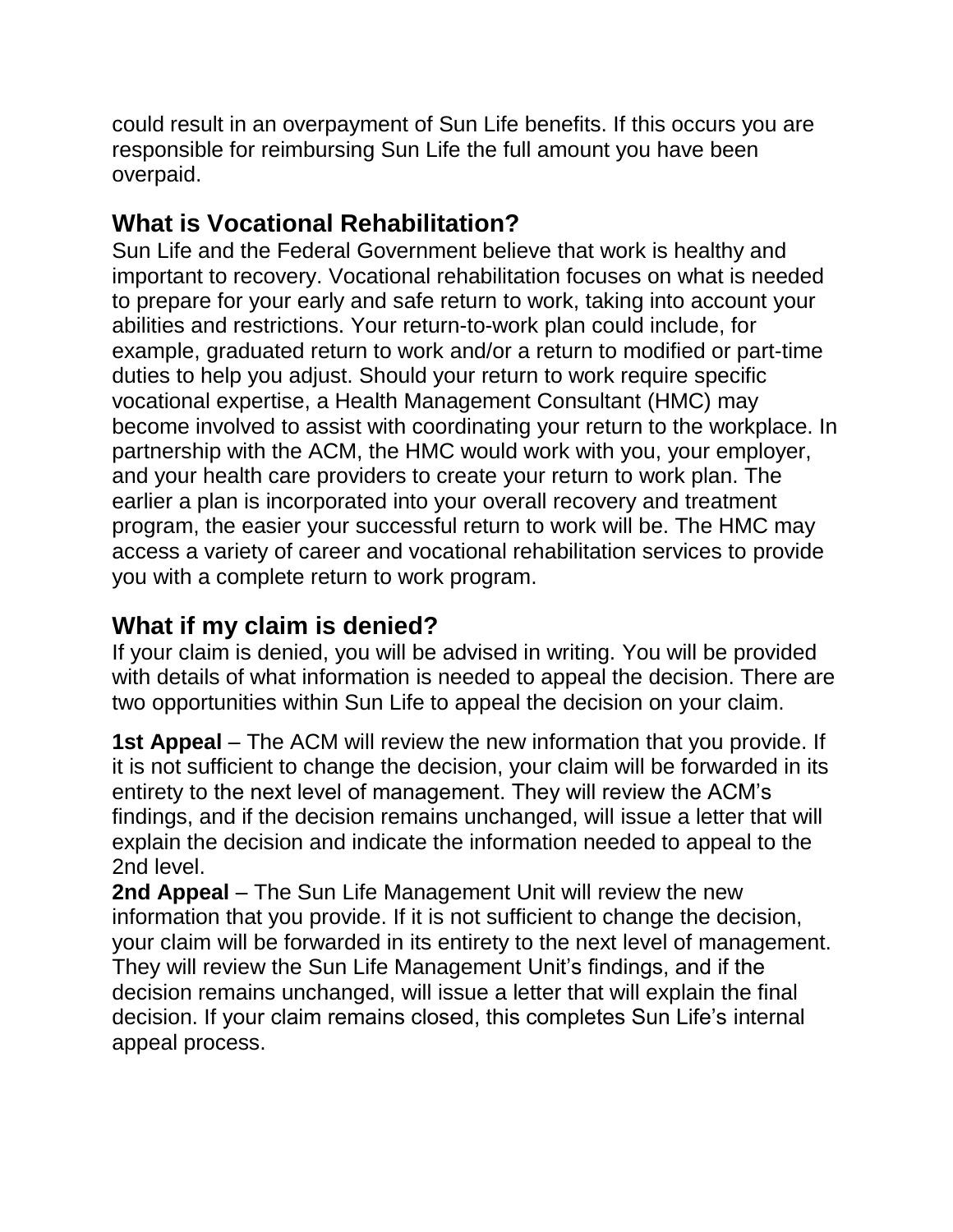## **Disability Insurance Plan Board of Management**

Once the two levels of appeal within Sun Life have been exhausted, you may request an independent review by the DI Plan Board of Management. This Board, which is comprised of both management and federal public service union representatives, reports to the National Joint Council. The Board reviews each case and endeavours to recommend a course of action to the insurer or the employee which may facilitate a resolution to the case. Such recommendations are not binding, but the Board has been able to bring many cases to a satisfactory resolution.

### **Requests for independent review should be sent to:**

### **The Secretary DI Plan Board of Management**

National Joint Council C.D. Howe Building, West Tower 7th Floor, 240 Sparks Street P.O. Box 1525, Station B Ottawa ON K1P 5V2.

## **Sun Life Ombudsman's Office**

If at any time during the claim management process you feel you have been dealt with unfairly or you have a complaint about a service provided by Sun Life, you should contact the Sun Life Ombudsman's Office. They cannot evaluate medical evidence or make decisions. The Ombudsman's role is to thoroughly and objectively investigate complaints and act as a mediator to explore possibilities that may lead to a resolution.

#### **Ombudsman's Office, Sun Life**

225 King Street W., 7th Floor Toronto, ON M5V 3C5 Phone: 416-408-8954 Toll-free: 1-800-786-5433 FAX: 416-595-1431 E-mail: ombudsman@sunlife.com

To contact Sun Life Toll-free number: 1-800-361-5875 Toll-free fax number: 1-866-639-7849